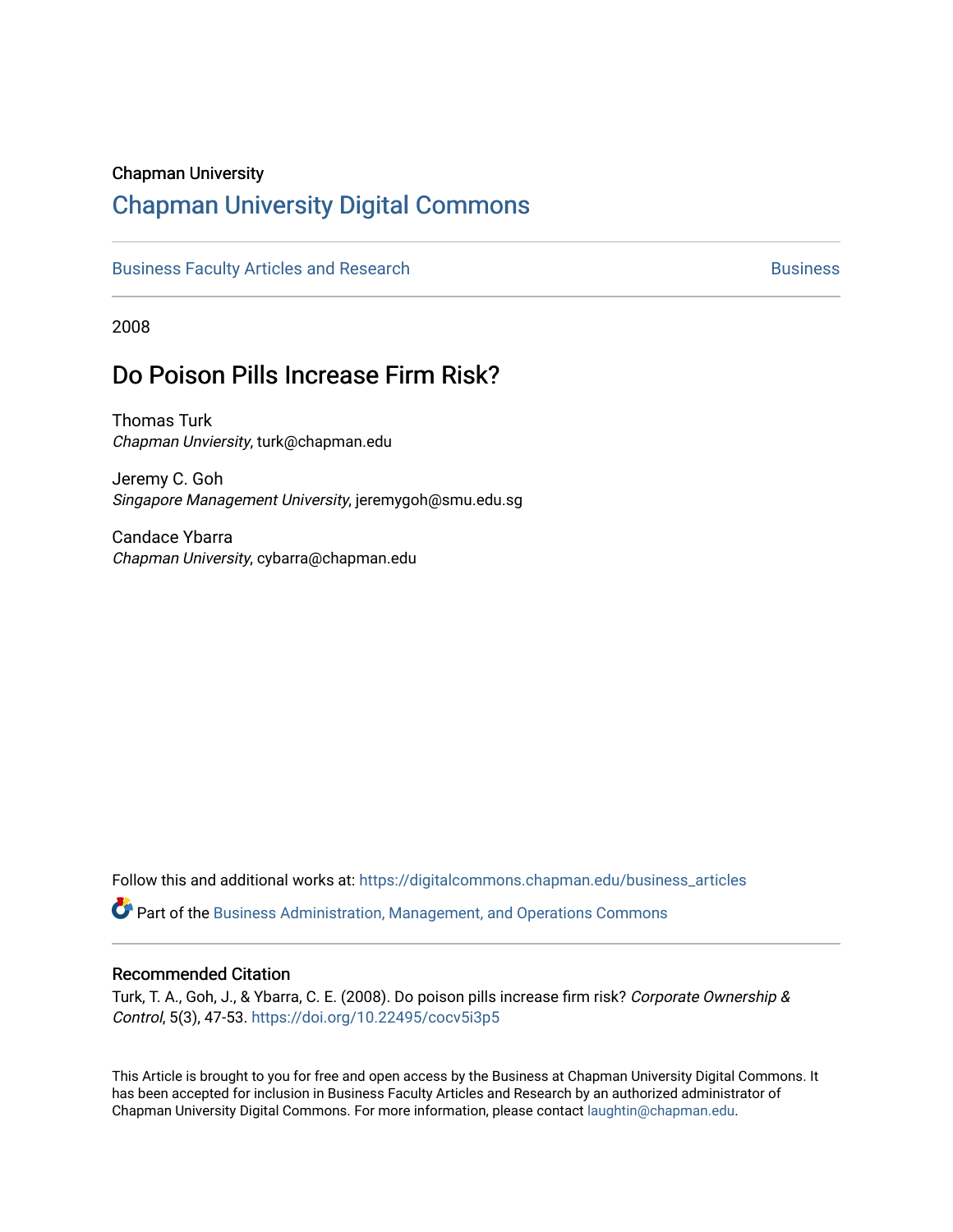## Do Poison Pills Increase Firm Risk?

## **Comments**

This article was originally published in Corporate Ownership & Control, volume 5, issue 3, in 2008. <https://doi.org/10.22495/cocv5i3p5>

## Creative Commons License



This work is licensed under a [Creative Commons Attribution-Noncommercial 4.0 License](https://creativecommons.org/licenses/by-nc/4.0/) 

Copyright The authors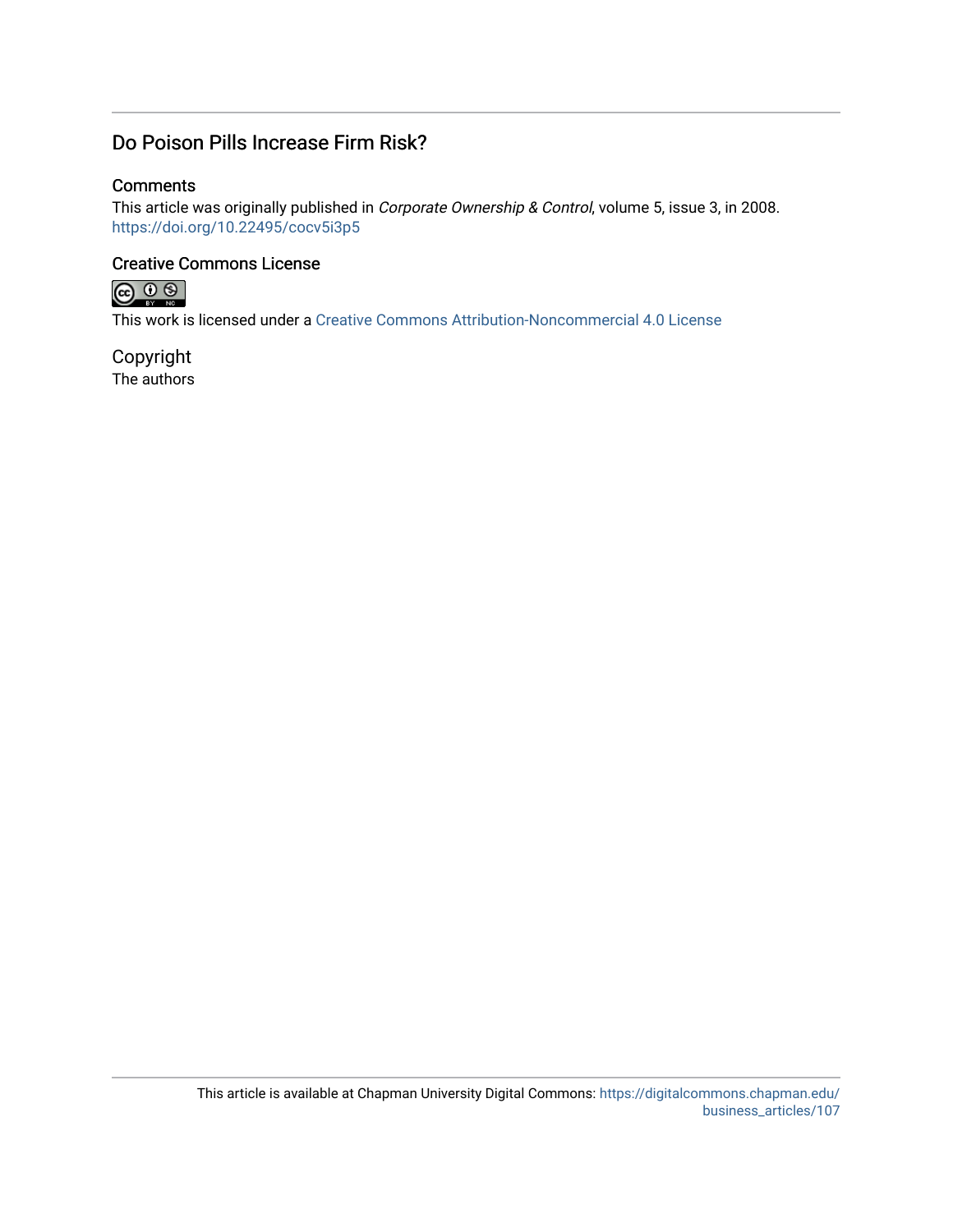## **DO POISON PILLS INCREASE FIRM RISK?**

#### *Thomas A. Turk\*, Jeremy Goh\*\*, Candace E. Ybarra\*\*\**

#### **Abstract**

Management scholars have argued that an active takeover market discourages risk-taking by managers and that takeover defenses serve to counter the risk-reducing pressures of an active takeover market. This study employs the Black and Scholes Option Pricing Model to determine whether or not adoption of poison pill securities increases investor perceptions of firm risk. The results provide evidence that the Option-Implied Standard Deviations of common stock returns increase significantly on the poison pill adoption date, on average. Furthermore, the implied standard deviations remained significantly above pre-adoption levels for several days after the poison pill adoption, suggesting that the perceived increase in firm risk is permanent. These results suggest the poison pills may serve a more constructive role in the governance of publicly traded firms than is generally assumed.

**Keywords:** Acquisitions, Takeover Defenses, Firm Risk, Options, Management Incentives

*\*Please address correspondence to: Thomas A. Turk, Chapman University, Argyros School of Business and Economics, Orange, CA. 92666* 

*Telephone: (714)997-6819, E-Mail: turk@chapman.edu* 

*\*\* Professor of Finance, Lee Kong Chian School of Business, Singapore Management University Telephone: 65-6822-0739, E-mail: jeremygoh@smu.edu.sg \*\*\* Associate Professor of Strategic Management, Chapman University, School of Business and Economics* 

*Orange, CA. 92666* 

*Telephone: (714)744-7049, E-Mail: cybarra@chapman.edu* 

Many researchers have examined the impact of "Poison Pill" securities on firm value. The results of this research, which we summarize below, has been mixed. But few researchers have examined the impact of poison pills on risk taking. That is the research question this paper addresses. Speicifically, we test the hypothesis that poison pills increase the risk of firms that adopt them.

Among the most controversial corporate governance issues is the continued wide-spread usage of poison pills. These special shareholder rights serve to impede takeovers and can be adopted by firms without shareholder approval. Consequently, institutional investors, shareholder activitists, and corporate governance organizations view poison pill adoption as a particularly aggregious disregard for shareholder welfare. For example, Institution Shareholder Services report that repealing poison pills is one of the top 5 issues for 2007 among the institutional investors they surveyed (Directorship, 2006).

The various high profile corporate scandals in the United States including Enron, WorldCom, Tyco, and most recently Broadcom have increased scrutiny of corporate boards. Sarbanes-Oxley and the rising influence of investor activitist organization have led to more aggressive questioning of corporate governance practices in general, and poison pills in particular (Mills, 2004). The Wall Street Journal (2004) reports that firms are dropping poison pills and other takeover defenses, not only due to this shareholder pressure, but to earn favorable ratings from organizations that evaluate corporate governance. This pressure has resulted in the percentage of S&P500 firms with poison pills dropping from over  $60\%$  in 2002 to 47% by 2005 (Jaffe, 2005). Repealing poison pills can be viewed as a favorable development if they are harmful to shareholder interests.

#### **The Case Against Poison Pills**

A long list of researchers contend that poison pill adoption is, in fact, hostile to shareholder interests because it reduces the threat of takeovers (Davis, 1991; Field & Karpoff, 2002; Jensen, 1984; Malatesta & Walkling, 1988; Mallette & Fowler, 1992; Ryngaert, 1988). Researchers long ago documented gains to shareholders of takeover targets averaging 40% or more (Jensen & Ruback, 1983; Jarrell, Brickley & Netter, 1988). Consequently, any managerial action that reduces the probability of a takeover target being successfully acquired harms shareholders. Preliminary research suggests that poison pills represent one such managerial action. Ryngaert (1988), for example, found that firms with poison pills that received tender offers were almost 17% less likely to be successfully acquired than firms without poison pills.

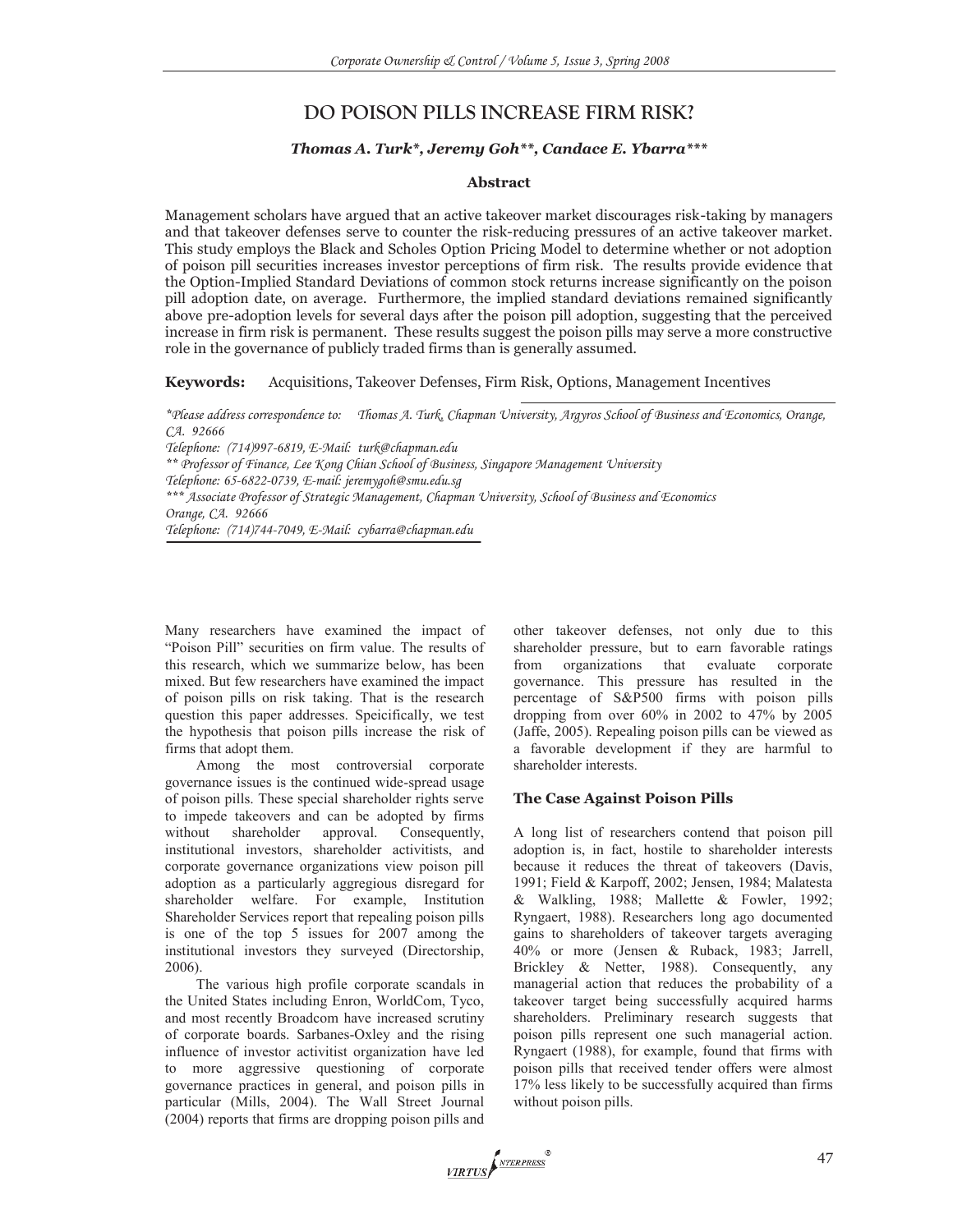By reducing the risk of takeovers, shareholders are potentially harmed in a variety of ways. First, they lose the bid premium from a possible takeover offer. Second, they lose a valuable tool for removing negligent executives that their board of directors will not act to remove. Finally, executives free from the threat of removal by a hostile acquirer can harm shareholders by over-diversifying (Amihud & Lev, 1981; Hoskission & Turk 1992; Jensen 1984), retaining free cash flows (Jensen, 1986), or underinvesting in research & development and other risky investments. These conclusions obtain for both established firms and IPOs (Field & Karpoff, 2002).

Malatesta and Walkling (1988) provided the first detailed empirical analysis of the impact of poison pills on shareholder wealth. They examined stock market reactions to the poison pill adoptions through Marhc 1986. They found that shareholders lost a statistically significant .52% over the two days surrounding the poison pill adoption. Malatesta and Walking also provide evidence of lower accounting measures of performance for firms adopting poison pills than for comparable firms without poison pills.

In addition to the threat of takeover, marketbased incentives (executive stock ownership and options), independent boards of directors, and large outside investors can reduce the threat of persistent mis-management or other agency problems. Corporate governance scholars contend that, because poison pills harm shareholders, their adoption signals a breakdown in the internal governance structure of the firm and their adoption will be more prevalent in firms with problematic governance structures. Problematic corporate governance structures would include firms where top executives have small equity investments, ownership is diffuse and boards of directors lack independence.

Several studies have provided empirical evidence that weak internal governance typifies firms adopting poison pills. For example, CEOs of firms adopting poison pills own less equity in their firms than CEOs of firms without poison pills (Davis, 1991; Heron & Lie, 2006; Malatesta & Walkling, 1988; Mallette & Fowler, 1992). Davis found that firms with poison pills have more diffuse share ownership than firms without poison pills (Davis, 1991). Other researchers have noted that poison pills are typically adopted by firms with board structures that provide more discretion to management to engage in potentially self-serving behavior. Mallette and Fowler (1992) observed that firms with poison pills have dual leadership structures for their boards relatively infrequently. Heron and Lie (2006) found evidence that firms with staggered boards were more likely to adopt poison pills than firms that do not.

#### **Poison Pills Reconsidered**

Although poison pills have come under scrutiny from academics and practioners alike, poison pills continue to be one of the most utilized defense mechanisms among Standard and Poor's 500 companies and their numbers are on the rise in small and mid-cap companies (Murti, 2005). This may be the result of the current heightened hostile merger and acquisition environment and may indicate that poison pills serve a constructive role for shareholders. For example, poison pills may provide shareholders with more bargaining power in a takeover attempt than they otherwise would have.

In a tender offer with one bidder making an offer to diffuse shareholders, the would-be acquirer enjoys a monopsony. A poison pill that requires negotiation with target firm management, creates a bi-lateral monopoly, thereby increasing management bargaining power. Target firms with concentrated ownership (including large management stock holdings) would not receive this benefit from poison pills because a the tender offer bidding process would already be similar to a bi-lateral monopoly. As noted above, researchers have observed that firms adopting poison pills do not tend to have concentrated ownership or top executives with large equity holdings. Rather than providing evidence of weak internal governance, this result is consistent with the argument that the primary role of poison pills is to increase bargaining power in the context of a tender offer.

To the extent the poison pill delays resolution of the takeover battle, other potential acquirers may enter the takeover contest, creating a competitive market for the target firm (Turk, 1992). Consistent with this, Heron and Lie (2006) provide evidence that poison pills are associated with higher takeover premiums and higher shareholder value. Consequently, this has caused many boards to reconsider their decision to rescind their poison pills and has left shareholders wondering whether the protective benefits of a poison pill outweigh the risk of managerial misconduct. A growing number of researchers are more directly questioning the empirical evidence indicating that poison pills generally harm shareholders. Ryngaert found evidence of significant declines in firm value, but for only selected subsets of his sample, whereas Brickley, Coles, and Terry (1994), Strong and Meyer (1990), Turk, Zardkoohi, Hoskisson, Harrison, and Johnson (1994),and Loh (1992) found no evidence of significant declines in firm value associated with poison pill adoption. Studies by Bhagat and Jeffries (2005) and Coates (2000) suggest that econometric problems with previous research led to the mistaken conclusion that poison pills reduce firm market value. Similarly, Turk, Goh, and.Ybarra (2007) found no significant relationship between poison pill adoption and the long and short-term earnings forecasts by security analysts. Studies considering accounting measures of performance also found no relationship between poison pill adoption and decreased performance (Brickley, Coles & Terry, 1992; Davis, 1991; Hebb & MacLean, 2006, Mallette & Fowler, 1992). A more recent study even provides evidence that poison pill adoption is associated with improved

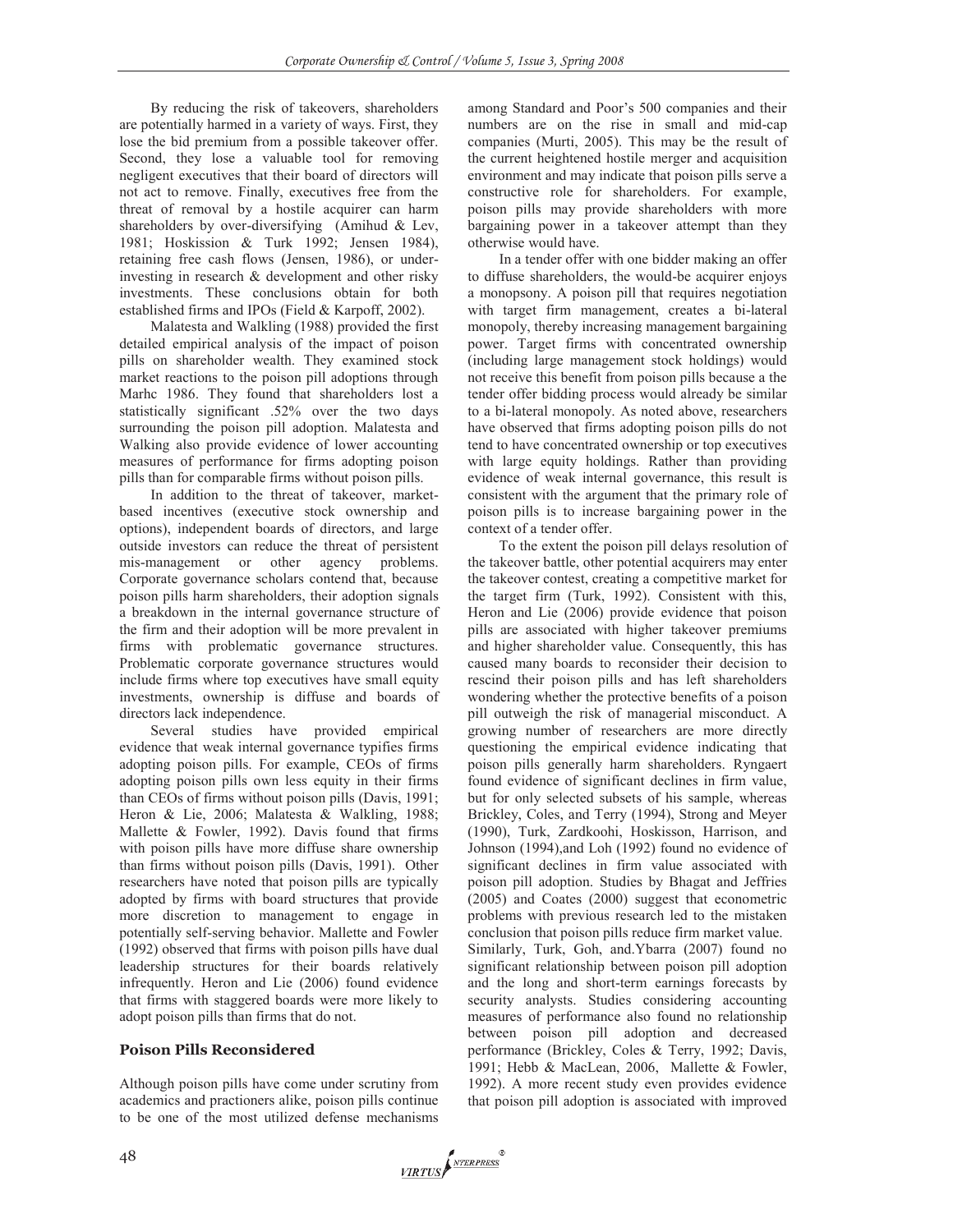operating performance (Danielson and Karpoff, 2006).

Finally, some researchers have argued that there is no fundamental economic rationale leading to the adoption of poison pills. Rather firms adopt these takeover defenses because they are "fashionable" (Soule & Strang 1998) or they have been adopted by firms on whose board the top management sits (Haunschild 1993). Consequently, these researchers argue that poison pills hold little significance for shareholder interests.

The research stream reviewed above provides little evidence that poison pills generally harm shareholders. Consequently, shareholder activist groups, corporate governance ratings organizations, and institutional investors pressuring boards to rescind poison pills, may be over-reacting to the preliminary theory and research from the 1980s regarding poison pills. In the next section we describe a rationale whereby poison pills perform a more constructive role.

#### **Poison Pills, Employment Risk, and Firm Strategy**

Whereas most scholars agree that threat of takeovers places pressure on management, financial economists have traditionally argued that the pressure an active takeover market provides stimulates efficiency and concern for shareholder interests. Others have argued that pressure from active takeover markets, rather than stimulating efficiency, stimulates risk aversion and excessive concern about short-term accounting performance (Drucker, 1984; Hill, Hitt, & Hoskisson 1988; Lipton, 1985; Pugh, Page & Jahera, 1992; Scherer, 1988; Stein, 1988). To the extent that poison pills reduce the threat of hostile takeovers, they should encourage risk taking, according to these scholars.

Proponents of an active takeover market argue that exactly the opposite result will obtain. To the extent that poison pills reduce the threat of hostile takeovers, they should encourage top executives to engage in self-serving behavior. Given that shareholders can own diversified portfolios of stock, but top executives do not work for a diversified portfolio of firms, agency theorists argue that top executives will be more risk averse than shareholders (Amihud & Lev, 1981; Jensen, 1986). Therefore, selfserving managers will forego long term and high risk investments (Jensen, 1986; Jarrell, Brickley & Netter, 1988). Poison pills and other takeover defenses that insulate top management from the threat of takeover should have the opposite effect and should be associated with reduced risk taking.

Research has long demonstrated that reducing research and development and other risky or long term investments reduces shareholder wealth (McConnell & Muscarella, 1985; Woolridge & Snow, 1990). Market efficiency dictates that firms committing resources to research and development and other risky investments could not possibly be persistently and systematically under-valued in the marketplace. Thus, managers that are overly risk averse in response to an active takeover market will reduce the value the firms they manage in the short run and increase the threat of a hostile takeover. Therefore, the threat of takeover should lead selfserving managers to be *less risk-averse*.

The presence of noise in market valuations, however, implies that the threat of takeover may increase managerial aversion to risky investments *even if* the market does not systematically undervalue such investments. An acquiring firm gains from an acquisition if the cost of the acquisition is less than the post-acquisition value of the target firm (Barney, 1988). If the market value of a firm falls below the potential post-acquisition value of the firm by more than the cost of the acquisition, including any takeover premium offered and other transactions costs, the firm becomes an attractive takeover target. Thus, the market value of a firm must fall significantly below its potential value to face a serious threat of takeover. If investors value firms without error (that is, capital markets are perfect), then the market value of the firm can only fall significantly below its potential value if the management of the firm is inefficiently administering its resources.

Capital markets are, of course, imperfect (Black, 1986). Financial economists are clear to note that market efficiency does not imply that firms are priced accurately, but rather that security prices are an unbiased estimate of the future value of the firm. That is, stock prices are neither too high nor too low on average (Brown, Harlow & Tinic, 1988). Stock prices represent "the market's collective estimatealthough a 'noisy' estimate, to be sure- of the present value of the firm's future risky cash flows" (Brown, Harlow & Tinic, 1988). As Black (1986) notes, "all estimates of value are noisy" (pg. 533) and noise in capital markets facilitates liquidity by creating the opportunity to trade profitably (French & Roll, 1985).

An implication of noise trading in capital markets is that "the short term volatility of price will be greater than the short term volatility of value" (Black, 1986; pg. 533). This suggests that noise may cause a firm's stock price to trade significantly below its potential value as perceived by potential acquirers, for reasons other than ineffective management (Stein, 1988). Underestimates by the market or overestimates by potential acquirers pose the threat of takeover to firms that are managed effectively (Roll, 1986). This conclusion does not depend on any systematic bias in stock prices. Noise in stock prices increases the probability that a firm will be both significantly over-priced and significantly underpriced, even if it is valued accurately on average. It also increases the probability that a would-be acquirer will significantly over-value or under-value the target. Only significant under-pricing by the market or overvaluing by the acquirer increases the threat of

VIRTUS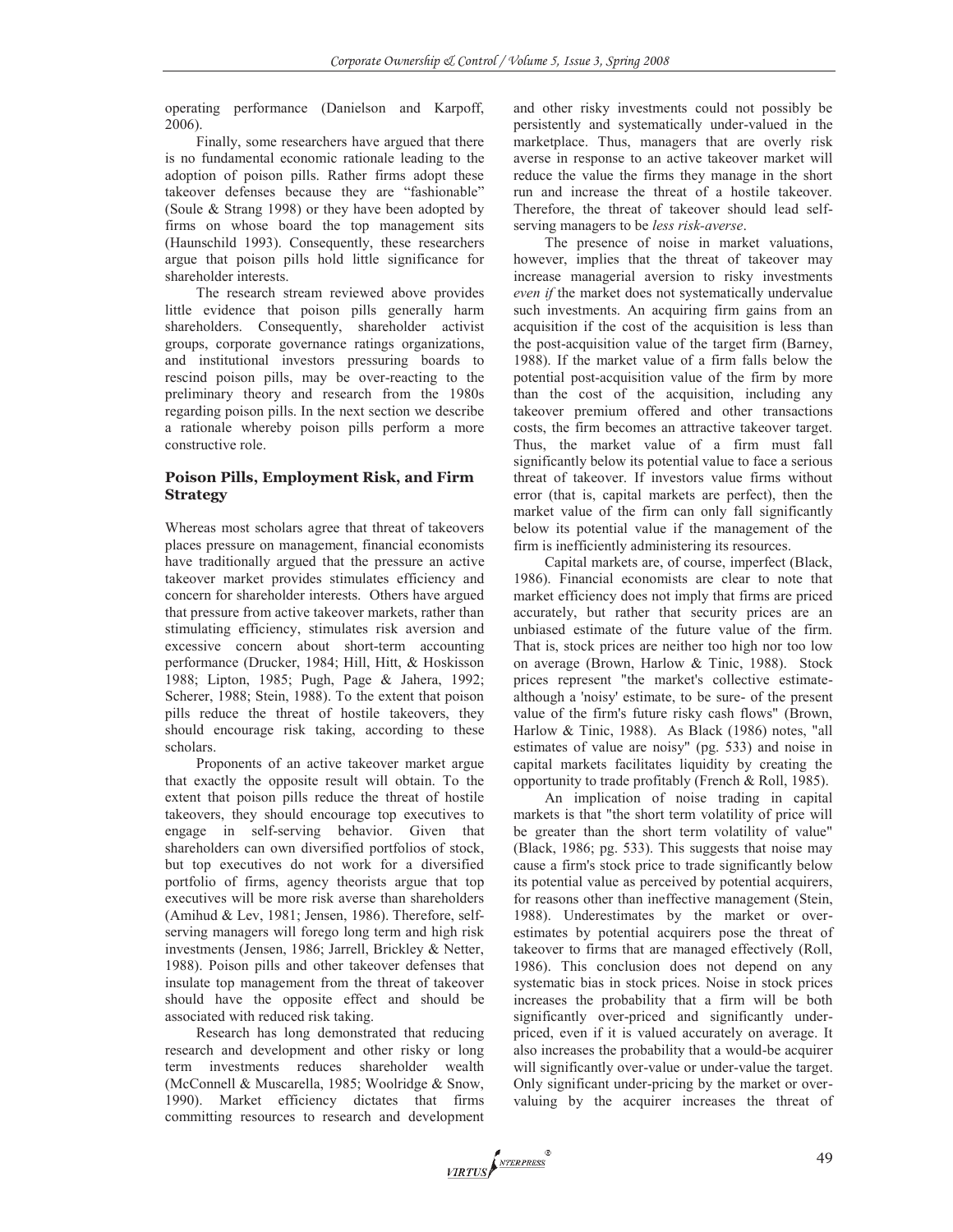takeover and raises the employment risk of the top executives.

This line of reasoning suggests that in efficient, but noisy markets, any investments that increase noise in security prices will increase the employment risk for top management- even if those investments benefit shareholders, on average. High risk investments are those for which the costs and benefits are highly uncertain at the time of the investment decision and would lead to more subjective estimates of future cash flows. This increases the probability of both over- and under-valuing the firm, increasing the probability of becoming a takeover target. Low risk investments are those for which the costs and benefits are relatively easy for the firm estimate at the time of the investment decision and would lead to more precise estimates of future cash flows. This decreases the probability of both over- and under-valuing the firm, decreasing the probability of becoming a takeover target. Excessive diversification (Amihud & Lev, 1981; Hoskisson & Turk, 1990), excessive retention of free cash flows (Jensen, 1986), and underinvestment in R&D (Stein, 1988) have all been proposed as ways managers may harm shareholders by reducing firm risk.

Where the risk to management employment is high, agency theorists argue that top management will make investment decisions to reduce that risk. Self serving managers would be expected to forego high risk investments in the face of an active takeover market. In this study, we attempt to extend previous research by testing the hypothesis that insulation from the threat of takeover through poison pill adoption increases firm risk.

Whereas several studies have examined the impact of strategic events on the market value of a firm, few have examined the impact of strategic events on firm risk, Ferreira and Laux (2007) examined the impact of takeover defenses on idiosyncratic risk. In their study, they lump all takeover defenses together, although previous research has shown that many takeover defenses clearly benefit shareholders (Turk, 1992; Walkling & Long, 1984). In addition, these authors controlled for factors that affect firm risk, whereas we propose that poison pill adoption will be associated with investments and other strategic decisions that affect risk.

Methodological problems have traditionally plagued efforts to associate particular events with changes in risk. Most estimates of risk require data measured over intervals during which a number of confounding events may occur. Ferreira and Laux (2007), for example, estimated the idiosyncratic risk of a firm one year after adopting a poison pill. No adjustment for confounding events was made in their sample. Indeed it would be rather impractical to do so.

An examination of options prices, however, provides an opportunity to estimate daily changes in investor perceptions of risk. In this paper we test the hypothesis that poison pills increase investor perceptions of firm risk by estimating changes in the Option-Implied Standard Deviation of common stock returns during the days surrounding the adoption of poison pills. In doing so, we apply the methodology that Levy and Yoder (1993) used to associate changes in firm risk with takeover announcements. Although previous research has examined the relationship between antitakeover charter amendments and investment decisions (Mallette, 1991), this study provides a more direct test of the hypothesis that takeover defenses encourage risk taking.

The model most widely used by academics and investors for valuing options is a variation of the Black and Scholes option pricing model (Black & Scholes, 1973). In this paper, we use the Black-Scholes model modified for dividends as suggested by Merton (1973). The Black and Scholes model values options as a function of their exercise price, the price of the underlying stock, time to expiration, the rate of return on risk free securities, and the volatility of the underlying stock. Since all of these variables except volatility are known, changes in the standard deviation of the underlying security can be estimated from changes in options prices. Changes in this "implied standard deviation" (ISD) can be measured during the days surrounding a strategic event to provide an estimate of the change in firm risk associated with that event. Beckers (1981) has found ISDs to be better predictors of future stock return volatility than those estimated from time series of past stock returns and strongly suggests that ISDs do reflect a firm's risk. This approach has been used in the finance literature to estimate the change in risk associated with a number of events, including stock splits (French & Dubofsky, 1986; Sheikh, 1989), mergers (Levy & Yoder, 1993), and earnings announcements (Patell & Wolfson, 1981).

### **Methodology**

To test the hypothesis described above we assembled a sample consisting of all firms adopting poison pills before January 1, 1987. The firms were identified through the Corporate Control Alert, a legal news letter that identifies all firms receiving poison pills and the date of their adoption. We rely on this source to maintain consistency with other studies of poison pills (Brickley, Coles & Terry, 1992; Loh, 1992; Malatesta & Walkling, 1988; Ryngaert, 1988; Strong & Meyer, 1990; Turk, et al. 1994). Each of these previous studies also focused on adoption of poison pills prior to 1987. Thus our choice of sample maintains comparability with previous research on poison pills. Of these firms, we identified all firms with options traded on either the CBOE, American Exchange, Philadelphia Exchange, or Pacific Exchange. To be included in the sample, a firm must have an option trading near-the-money with an expiration date more than 35 days after the event period.

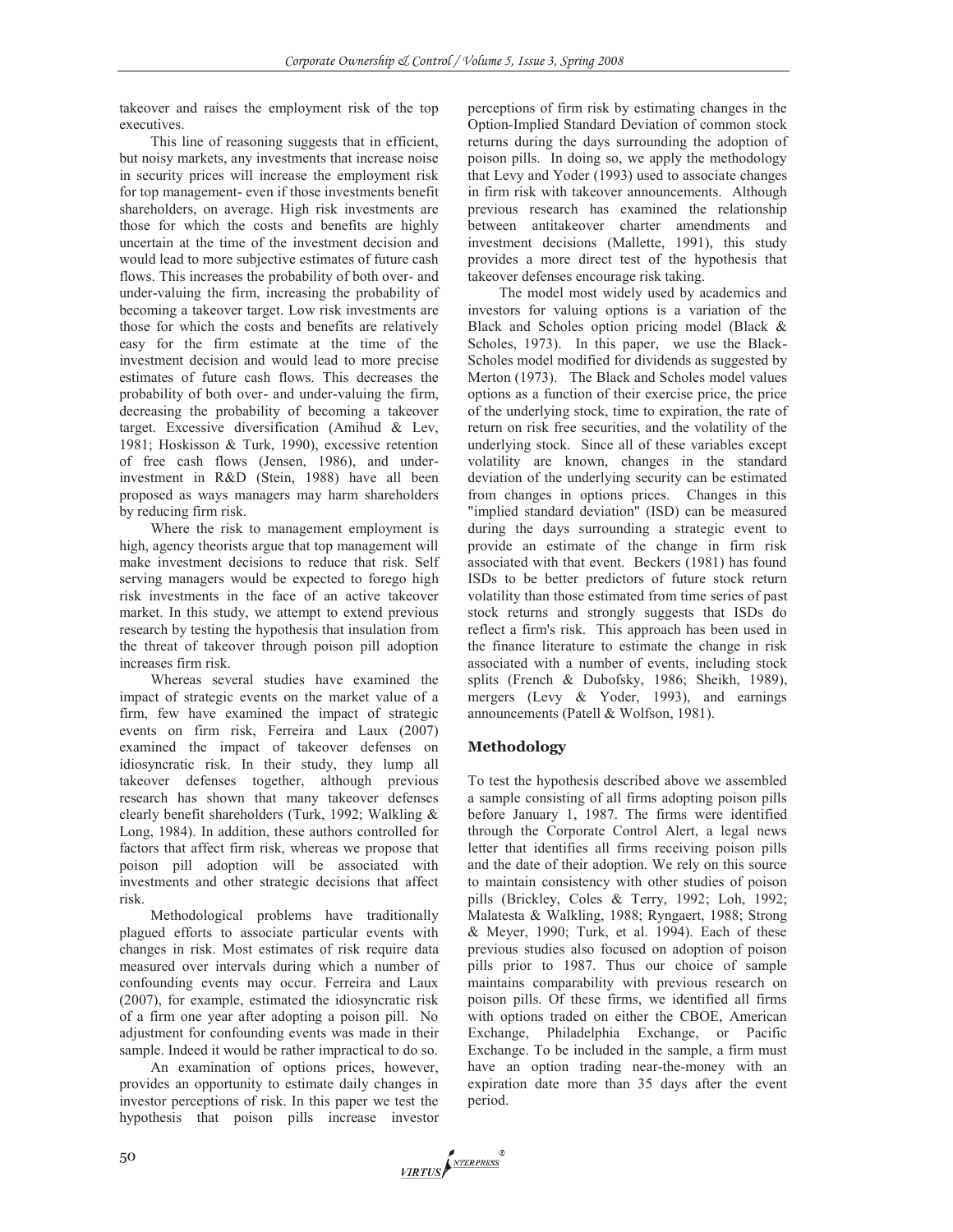The restrictions on option exercise price and maturity mitigate problems associated with the Black-Scholes model. MacBeth and Merville (1979) found that the Black-Scholes model is less accurate for deep in-the-money and deep out-of-the-money options. MacBeth and Merville also show that the Black-Scholes formula is sensitive to its underlying assumptions for options near their expiration date. Thus, we included the option for each firm with the exercise price closest to the stock price on forty days before the poison pill adoption (benchmark date). For inclusion in the sample, the option expiration date must be at least 35 days after the end of the event period (4 days after the pill adoption). These selection criteria resulted in a final sample of 57 firms.

To test the hypothesis that poison pill adoptions are associated with an increase in Option-Implied Standard Deviations, we compare the estimated ISDs during the days surrounding the poison pill adoption with a benchmark ISD estimated forty days prior to the adoption. The benchmark ISD is estimated forty days before the adoption to mitigate problems associated with potential information leakage. Specifically, we estimate:

 $ISD_t = ISD_{jt} - ISD_{bj}$ , (1) where

 $ISD_t$  = change in ISD from the base period for firm j on day t (t=-4 to  $+4$ ),

 $ISD_{jt} = ISD$  for firm j on day t, and

 $\text{ISD}_{\text{bi}} = \text{ISD}$  for firm j on day t -40, the benchmark ISD.

The data required to estimate ISDs include: a) the poison pill adoption date; b) the option price; c) the option exercise price; d) the current stock price; e) the option expiration date; and f) the risk free rate. As with most previous studies on poison pills, the poison pill adoption date was obtained from Corporate Control Alert. Data on the option price, exercise price, expiration date, and stock prices were all obtained from the Wall Street Journal. Finally, the risk free rate was estimated by calculating the yield on the U.S. Treasury bill maturing closest to the option. Bid-Ask rates for estimating the yield on T-bills were obtained from the Wall Street Journal.

We calculated ISDs each day from four days prior to the pill adoption through four days following the pill adoption. The event period begins four days before the pill adoption to control for the possibility that information regarding the adoption leaked to financial markets. We extend the analysis for four days after the announcement to assess whether or not any observed change in ISD is temporary. A T-test is used to estimate the statistical significance of changes in ISD relative to the benchmark. Specifically, the Tstatistic is calculated as:

$$
T_{t} = \frac{2}{\text{ISD}_{t} / (S_{t}/n)^{0.5}},
$$
\nwhere\n
$$
n
$$
\n(2)

$$
ISD_{t} = \n\begin{cases}\n\text{ISD}_{jt} / n, \\
j=1\n\end{cases}
$$
\n
$$
S_{t} = \n\begin{cases}\n\text{ISD}_{jt} - \text{ISD}_{t}\n\end{cases}^{2} / (n-1), \text{ and } \n\begin{cases}\nj=1 \\
n = number of firms.\n\end{cases}
$$

#### **Results**

Table 1 displays the estimated mean difference between the benchmark ISD and the event period ISDs and the statistical significance of that difference. The results presented in Table 1 offer support for the hypothesis that poison pill adoptions are associated with an increase Option-Implied Standard Deviations, on average. Prior to the poison pill adoption date, there is no statistically significant increase in mean ISD relative to the mean benchmark ISD. On the poison pill adoption date, mean ISD is a statistically significant .0559 higher than the mean bench mark ISD ( $t=2.561$ ). Mean ISD continues to rise slightly during the days following the poison pill adoption. For days +1 through +4, mean increase in ISD relative to the benchmark ISD remains statistically significant with t-statistics ranging from 3.48 to 3.92 ( $p<01$ ). This suggests that the rise in ISD is not a temporary phenomenon but represents a shift in investor perceptions of firm risk following the adoption of poison pills. On day +4, mean ISD is approximately 30% higher than the mean benchmark ISD (t=3.784).

#### $\mathcal{L}=\{1,2,3,4,5\}$ **Insert Table 1 about here**

#### **Conclusion**

Critics of poison pills argue that the threat of takeover spurs efficiency and stimulates strategic change. Other scholars have argued that the pressures of the takeover market stimulate risk aversion and shortsightedness, rather than efficiency. This latter argument implies that takeover defenses, such as poison pills, may induce top executives to approve risky investment that they may have foregone in the absence of the takeover protection.

In this paper, we provide evidence that supports the hypothesis that investors associate poison pill adoptions with an increase in firm risk. Investor perceptions of firm risk, as measured by Option-Implied Standard Deviations, rose a statistically significant 30% following the adoption of poison pills. This statistically significant increase in Implied Standard Deviation continues to persist four days after the poison pill adoption. This suggests that changes in implied standard deviations following poison pill adoption are not a temporary phenomenon but represent a significant change in investor perceptions of future firm risk.

Note that no systematic biases in capital markets are necessary to generate this result. Rather, noise in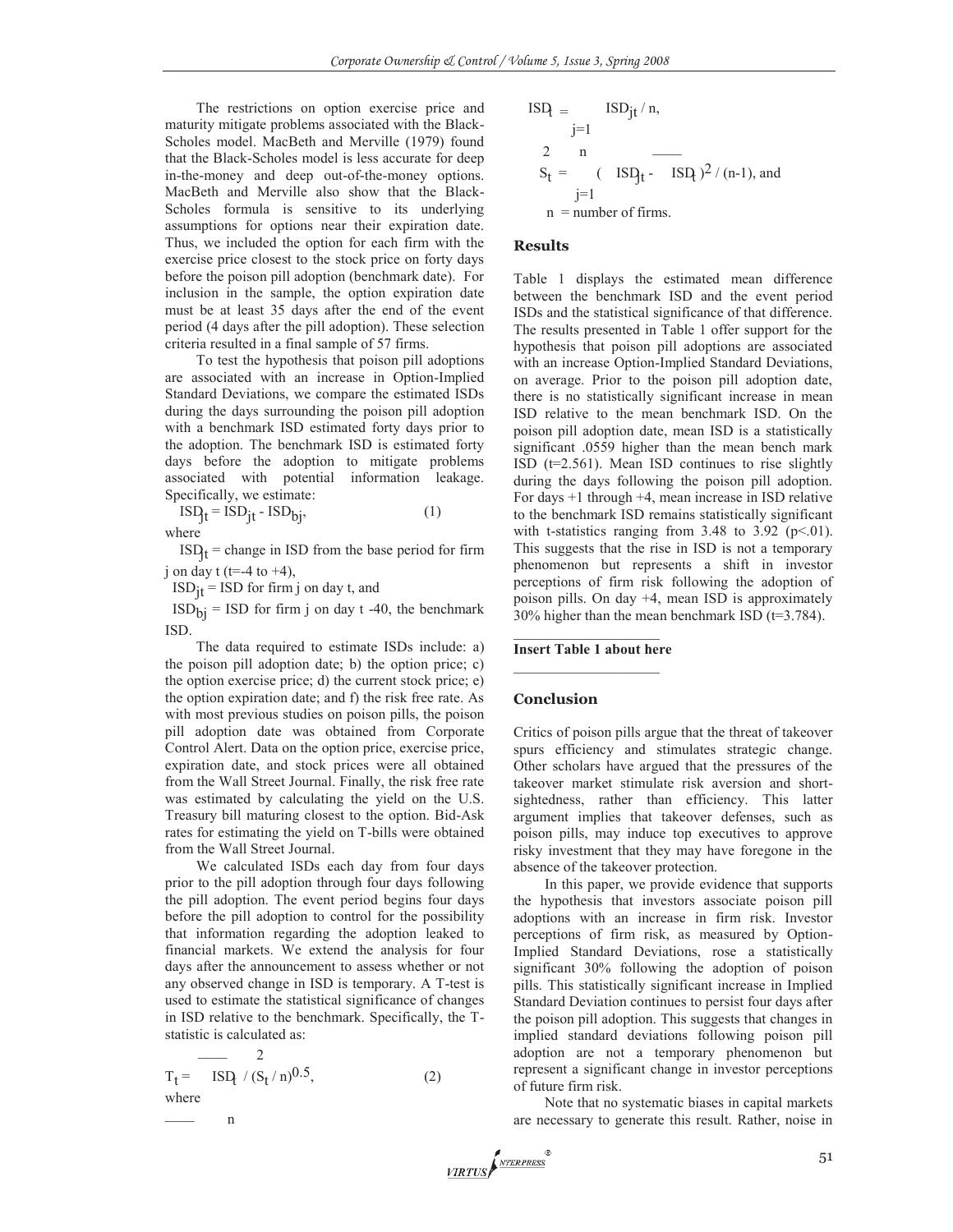capital market valuations discourages investment in any area that significantly increases the degree of noise. Thus, evidence of market efficiency in no way implies that takeovers do not lead rational managers to alter investment decisions. This result is consistent with both agency theory and existing evidence on capital market behavior.

#### **References**

- 1. Amihud, Y. & Lev, B. 1981. Risk reduction as a managerial motive for conglomerate mergers. Bell Journal of Economics, 12: 650-657.
- 2. Barney, J.B. 1988. Returns to bidding firms in mergers and acquisitions: Reconsidering the relatedness hypothesis. Strategic Management Journal, 9: 71-78.
- 3. Beckers, S. 1981. Standard deviations implied in option prices as predictors of future stock price variability. Journal of Banking and Finance, 5: 363-381.
- 4. Bhagat, S. & Jeffries, R.H. 2005. The Econometrics of Corporate Governance Studies. MIT Press.
- 5. Black, F. 1986. Noise. Journal of Finance, 41: 529-542.
- 6. Black, F. and Scholes, M. 1973. The pricing of options and corporate liabilities. Journal of Political Economy, 81: 637-654.
- 7. Brickley, J., Coles, J. & Terry, R. 1994. The board of directors and the enactment of poison pills. Journal of Financial Economics.
- 8. Brown, K.C., Harlow, W.V. & Tinic, S.M. 1988. Risk aversion, uncertain information and market efficient. Journal of Financial Economics, 22: 355-385.
- 9. Coates, J.C., 2000. Takeover Defenses in the Shadow of the Pill: A Critique of the Scientific Evidence. Texas Law Review, Vol. 79(2).
- 10. Danielson, M. & Karpoff, J. 2006. Do pills poison operating performance? Journal of Corporate Finance, 12, 536-559.
- 11. Davis, G. F. 1991. Agents without principles? The spread of the poison pill through the intercorporate network. Administrative Science Quarterly, 36: 583-613.
- 12. Drucker, P. 1984. Taming the corporate takeover. Wall Street Journal, October 30: 30.
- 13. Ferreira, M & Laux, P. 2007. Corporate governance, idiosyncratic risk, and information flow. The Journal of Finance, 62: 951-989.
- 14. Field, L. C. & Karpoff, J. M. 2002. Takeover Defenses of IPO Firms. The Journal of Finance, Vol. 57(5): 1857-1889.
- 15. French, D. W. & Dubofsky, D. A. 1986. Stock splits and implied stock price volatility. Journal of Portfolio Management, 12: 55-59.
- 16. French, K.R. & Roll, R. 1986. Stock return variances: Arrival of information and the reaction of traders. Journal of Financial Economics, 17: 5-26.
- 17. Haunschild, P. R. 1993. Interorganizational imitation: the impact of interlocks on corporate acquisition activity, Administrative Science Quarterly, Vol. 38.
- 18. Hebb, G. & MacLean, S. 2006. Canadian firms and poison pill adoption: The efeects on financial performance. Journal of Business and Economic Studies, 12: 40-53.
- 19. Heron, R. & Lie, E. 2006. On the use of poison pills and defensive payouts by takeover targets. Journal of Business, 79: 1783-1808.
- 20. Hill, C. W. L., Hitt, M. A., & Hoskisson, R. E. 1988. Declining U.S. competitiveness: Reflections on a crisis. Academy of Management Executive, 2: 51-62.
- 21. Hoskisson, R.E. & Turk, T.A. 1990. Corporate restructuring: Governance and control limits of the internal capital market. Academy of Management Review, 15: 459-477.
- 22. Jaffe, M. 2005. Companies eschew poison pills. *Bloomberg News*, March 25, 2005.
- 23. Jarrell, G., Brickley, J. & Netter, J. 1988. The market for corporate control: The empirical evidence since 1980. Journal of Economic Perspectives, 2(1): 49-68.
- 24. Jensen, M.C. 1984. Takeovers: Folklore and science. Harvard Business Review, 62(6): 109- 123.
- 25. Jensen, M.C. 1986. Agency costs and free cash flow, corporate finance, and takeovers. American Economic Review, 76: 323-329.
- 26. Jensen, M.C. & Ruback, R.S. 1983. The market for corporate control: The scientific evidence. Journal of Financial Economics, 11: 5-50.
- 27. Levy, H.& Yoder, J. 1993. The option implied standard deviations around merger and acquisitions announcements. Financial Review, 28: 261-272.
- 28. Lipton, M. 1985. Takeover abuses mortgage the future. The Wall Street Journal, April 5: 16.
- 29. Loh, C. 1992. Poison pill securities: Shareholder wealth and insider trading. Financial Review, 27: 241-257
- 30. MacBeth, J. D. & Merville, L. J. 1979. An empirical examination of Black-Scholes call option pricing model. Journal of Finance, 37: 1043-1057.
- 31. Malatesta, P.H. & Walkling, R.A. 1988. Poison pill securities: Stockholder wealth, profitability, and ownership structure. Journal of Financial Economics, 20: 347-376.
- 32. Mallette, P. 1991. Antitakeover charter amendments: Impact on determination of future competitive position. Journal of Management, 17: 769-786.
- 33. Mallette, P. & Fowler, K. L. 1992. Effects of board composition and stock ownership on the adoption of "poison pills". Academy of Management Journal, 35: 1010-1035.
- 34. McConnell, J.J. & Muscarella, C.J. 1985. Corporate capital expenditure decisions and